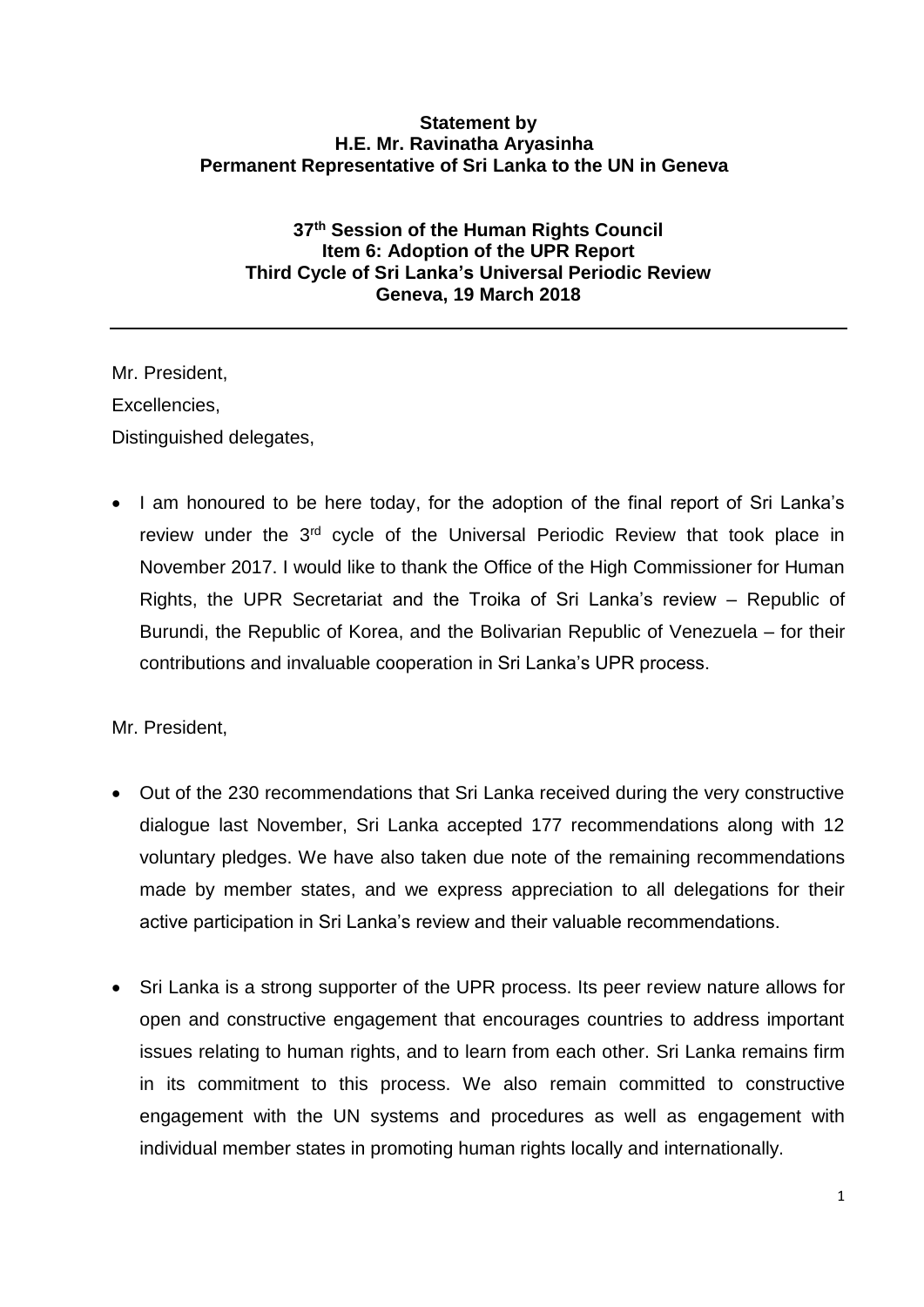- As you are aware Mr. President, Sri Lanka participated in the 3<sup>rd</sup> review in November 2017 in the backdrop of a renewed and transformed local setting following Presidential and Parliamentary elections in the year 2015 with a renewed focus on strengthening, promoting, protecting and upholding human rights; strengthening democracy, good governance, and the rule of law; reconciliation and sustainable peace; equality and dignity for all; upholding the pluralistic nature of society; and creating inclusive and equitable growth and development in the country.
- In the 4 months that have passed since Sri Lanka's review in November last year, we have already made progress on the implementation of some of the recommendations.

-On 5 December 2017, Sri Lanka acceded to the Optional Protocol to the Convention Against Torture, and designated the Human Rights Commission of Sri Lanka as the National Preventive Mechanism. We have requested the Human Rights Commission of Sri Lanka to liaise with the Subcommittee to obtain the advice and technical expertise required for the effective and efficient operationalisation of the National Preventive Mechanism.

-Legislation to give effect locally, to the International Convention for the Protection of All Persons from Enforced Disappearance was enacted by the passage of the International Convention for the Protection of All Persons from Enforced Disappearance Bill in the Sri Lanka Parliament on 7 March 2018. This criminalises Enforced Disappearance.

-On the recommendations made by the Constitutional Council as per the Office on Missing Persons Act, the President appointed the Chairperson and Commissioners for the Office on Missing Persons on 28 February 2018, making the Office fully operational. At a meeting with the Chairperson and Commissioners on 28 February, the President assured them of the fullest support of the Government to ensure the effective functioning of the Office. *We have circulated among delegations, the initial statement made by the Chairperson of the Office on Missing Persons on 12 March 2018.* Sri Lanka Rupees 1.4 billion (approximately 9 million USD) has been allocated in the National Budget for 2018, for the Office on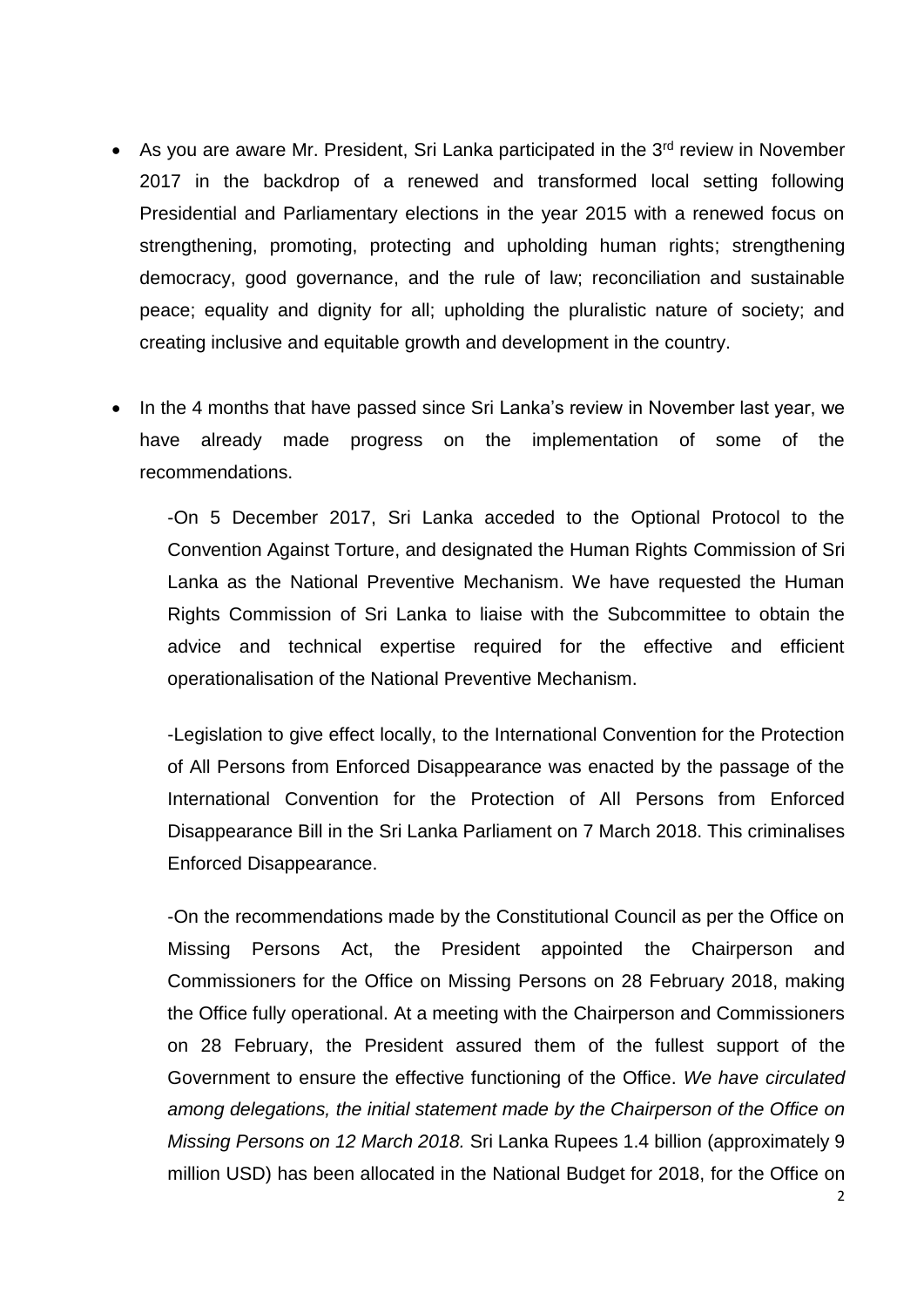Missing Persons. The Constitutional Council, in its selection process, has ensured that the Chairperson and Commissioners represent a cross-section of society, with individuals who possess experience in human rights as activists, ex-public servants and professionals, as well as a family member of a missing person.

-Progress has been made in the drafting of new Counter Terrorism Legislation. We envisage a Counter Terrorism Act that conforms to human rights safeguards and other international standards and we expect the draft legislation to be gazetted for tabling in Parliament for consideration, once the established procedures including translation into local languages are completed, shortly.

-The Cabinet of Ministers, on 6 March 2018, approved the formulation of legislation by the Legal Draftsman, for the establishment by law of an Office for Reparations. Once the draft legislation with translations into local languages is finalised, the draft Bill is expected to be gazetted shortly.

-For a country that has experienced conflict, that now seeks to take measures to forge reconciliation and ensure non-recurrence, Sri Lanka's accession on 13 December 2017 to the Convention on the Prohibition of the Use, Stockpiling, Production and Transfer of Anti-personnel Mines and on their Destruction (Ottawa Convention) and accession on 1 March 2018 to the Convention on Cluster Munitions are important steps. Demonstrating firm commitment to the implementation of the provisions of the Convention, Sri Lanka received from 4-7 March 2018, the Special Envoy on the Convention on the Prohibition of the Use, Stockpiling, Production and Transfer of Anti-Personnel Mines and on Their Destruction, Prince Mired Bin Ra'ad Al-Hussein.

-Sri Lanka has been and continues to engage actively with UN systems and procedures and across all agencies at all levels.

Sri Lanka received the Working Group on Arbitrary Detention for an official country visit from 4-15 December 2017.

In January 2018, Sri Lanka participated in the review on the implementation of the Convention on the Rights of the Child.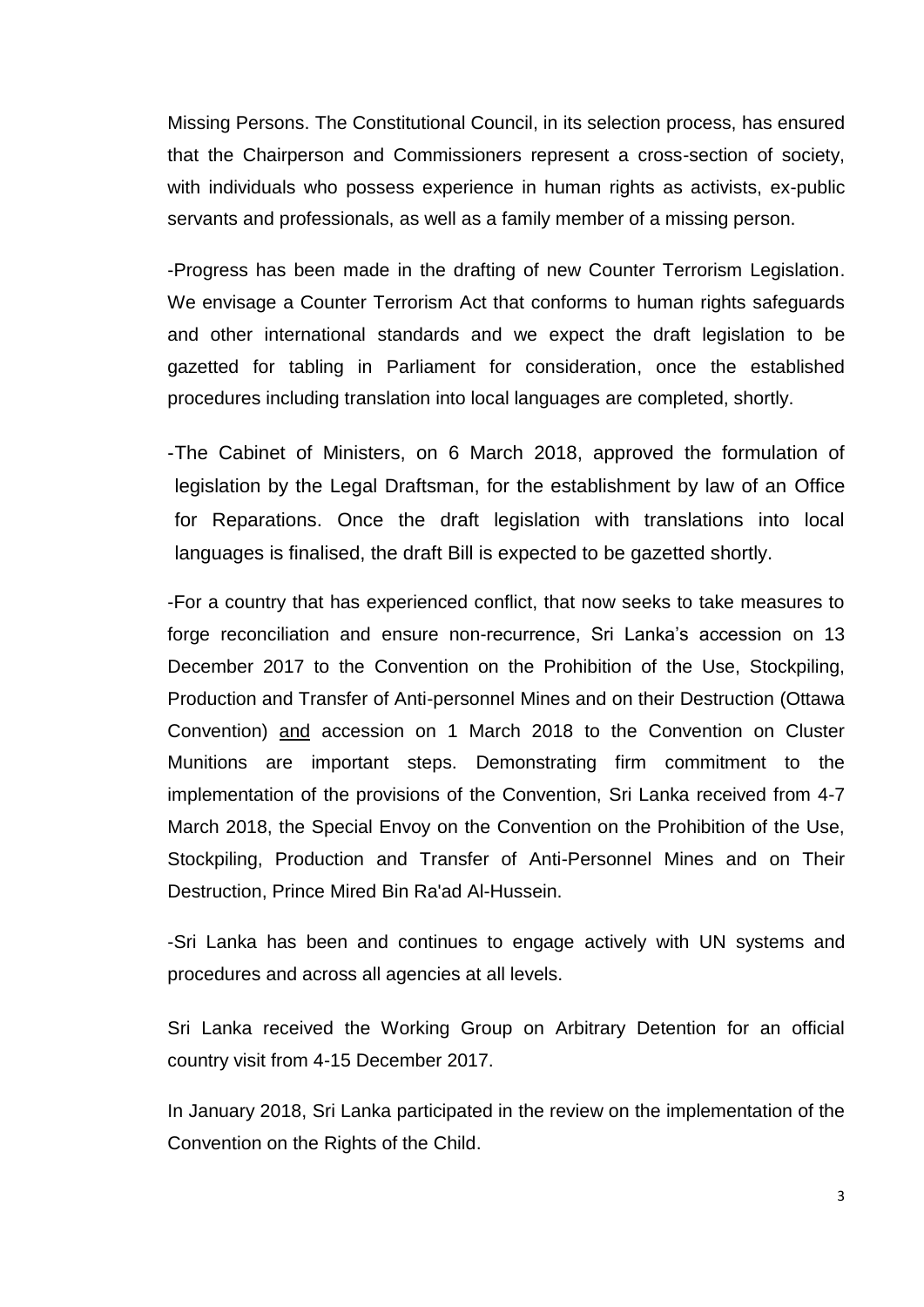-Moreover, Mr. President, amendments were brought to the Local Authorities Election Act and the Provincial Councils Election Act, ensuring a quota to elect female representatives to the Local Government and Provincial Councils which are important grass-root-level decision making bodies. At the recently concluded Local Government Elections held on 10 February 2018, the legislation ensuring 25% quota for women was implemented, securing a record number of women being elected.

-For the effective implementation of the National Human Rights Action Plan 2017- 2021 which was shared with all delegations in November during Sri Lanka's review, a three-tier mechanism has now been established to regularly monitor progress being made by all the relevant line ministries and agencies, and to give necessary guidance and direction. All action points specified in the plan are being incorporated into the action plans of the relevant ministries and agencies.

The *first tier*, an inter-ministerial committee, is chaired by the Prime Minister and convenes every 6 months. The *second tier*, which is an officials committee, is convened by the Secretary to the Prime Minister every two months. This committee comprises of Secretaries to ministries. The *third tier* of the monitoring mechanism are ten sectoral committees at the level of ministries, namely, on civil and political rights – chaired by the Ministry of Justice; Torture – chaired by the Ministry of Law & Order; Women – chaired by the Ministry of Women and Child Affairs; Internally Displaced Persons – chaired by the Ministry of Resettlement; Rights of Children – chaired by the Ministry of Women and Child Affairs; and Persons with Disabilities – chaired by the Social Empowerment and Welfare Ministry. The Human Rights Commission of Sri Lanka is represented in the Officials Committee, and civil society representatives nominated by the Human Rights Commission are represented in all ten sectoral committees.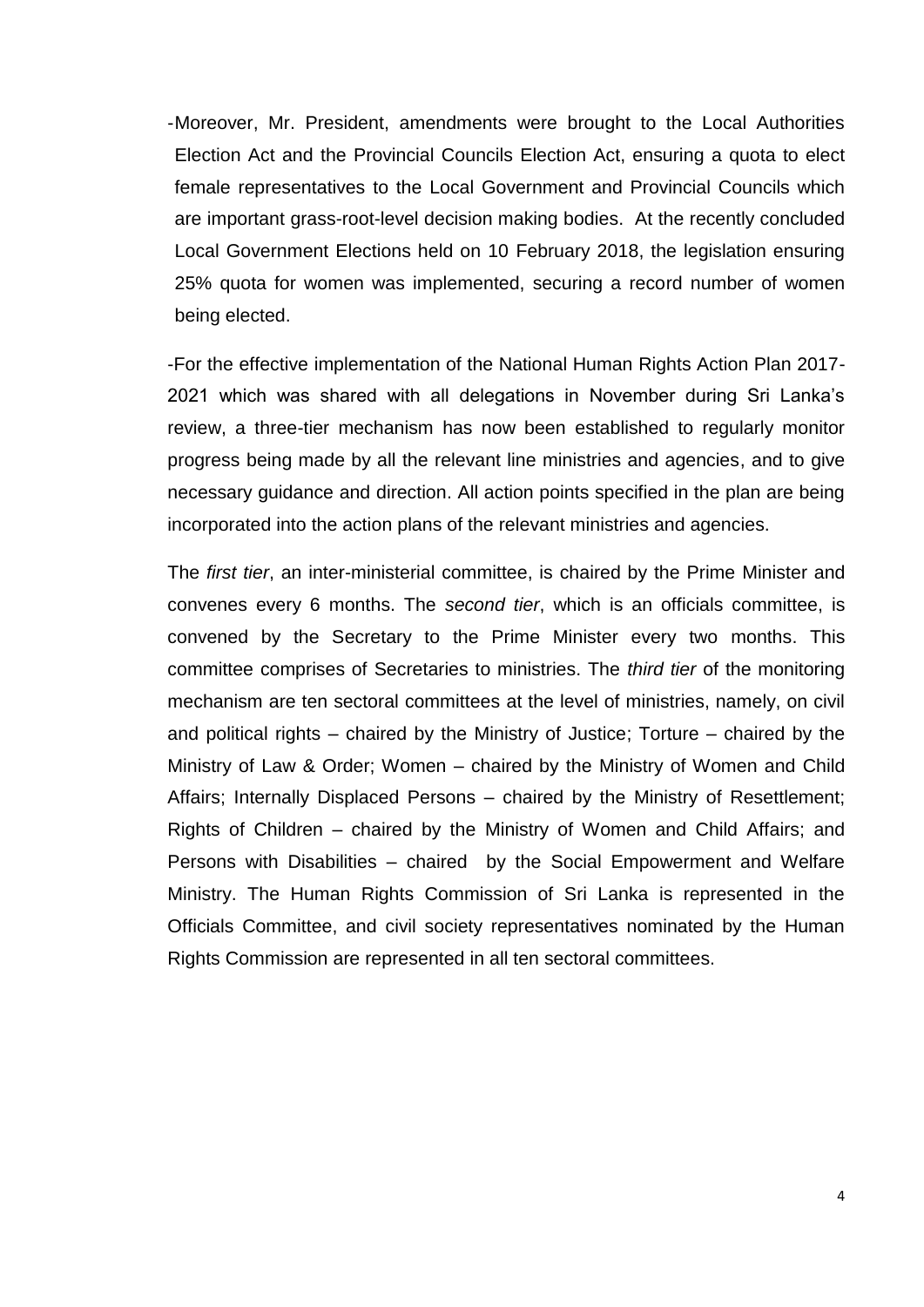Mr. President,

- This Council is aware of the recent incidents that took place in certain parts of my country targeting members of the Muslim community who represent an integral part of the pluralistic society of Sri Lanka.
- These cowardly acts instigated by some organised groups and individuals who have no place in the democratic, pluralistic society of our country. Such acts go against our shared vision of a Sri Lanka where equal rights and rule of law are guaranteed for all. We are determined to take action against all perpetrators of these incidents in accordance with the due process of the law. Victim compensation processes have already commenced; and arrests have been made as well.
- As a result of these incidents, Mr. President, where it was discovered that social media and messaging platforms were being used not only to incite and spread hate and false messages but also to organise attacks, the Government was compelled to impose temporary restrictions on the use of social media. All these restrictions have now been lifted. The Government as a result of this experience has now entered into active engagement with social media operators, particularly facebook, to work on the prevention of hate speech. The emergency regulations which the Government was compelled to impose on 06 March 2018 as a measure to protect communities were rescinded on 17 March 2018.
- What was heartening Mr. President, amidst the disturbing incidents, were the acts of compassion of the peace-loving people of my country that came to each other's help, and the public calls for unity and peace and the denouncing of hatred and violence by key members of the community – the clergy, community leaders, sports personnel, artists, and musicians – cutting across ethnic and religious lines.

Mr. President,

• We firmly recognise that the UPR should not be a mere three-and-a-half hour dialogue that takes place every four years. Therefore, with technical assistance from the OHCHR, we are already in the process of exploring the best possible mechanism to put in place locally, for regular reporting and follow-up of recommendations